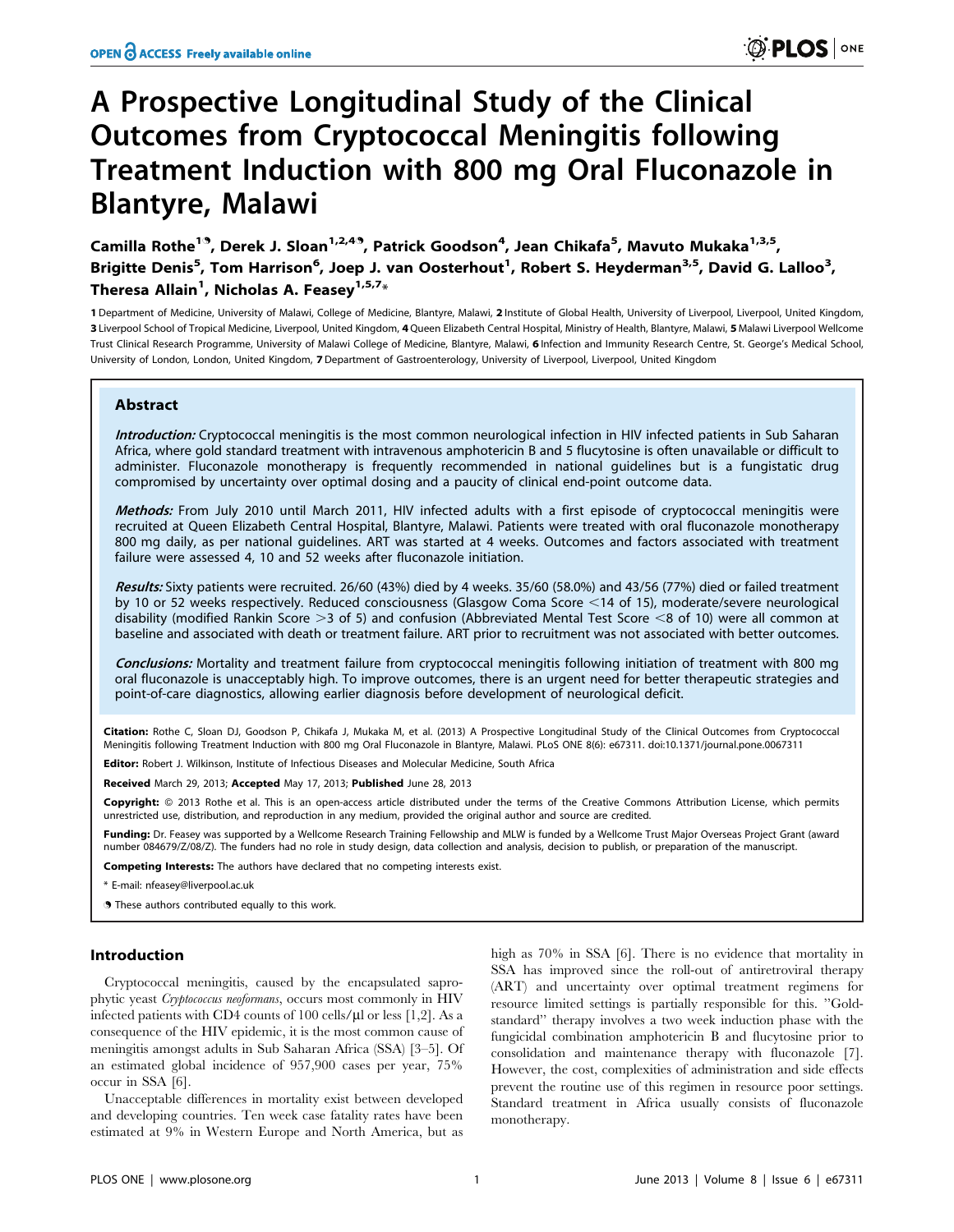

Figure 1. A shows survival on fluconazole therapy for all 60 patients. The solid line shows estimated proportion of survivors and the dotted lines show 95% confidence intervals. Amongst the 47 patients who did not survive on fluconazole to 52 weeks, two had positive CSF cultures at 10 weeks and were switched to fluconazole. The remaining 45 died. **B** shows survival on fluconazole stratified by baseline GCS. 2 patients (one who died in the first week and one who survived to 52 weeks) were excluded from this analysis as no baseline GCS was recorded. The solid line represents patients with baseline GCS ≥14 and the dotted line represents patients with baseline GCS <14. Hazard ratio for death or treatment failure by 52 weeks: 2.09, 95% Cl: 1.07-4.06 p = 0.030. doi:10.1371/journal.pone.0067311.g001

Fluconazole is a fungistatic drug and past studies have shown poor clinical outcomes from monotherapy; in Uganda and Zambia administration of 200 mg/day resulted in 1–2 month survival of only 10–12% [8,9]and in South Africa doubling the dose to 400 mg did not improve in-hospital survival [10]. A recent study demonstrated that dose escalation to 1200 mg/day achieves faster fungal clearance from cerebrospinal fluid (CSF) without increased toxicity [11,12], but clinical end-point studies are lacking. At the time of the study, Malawian national guidelines stipulated the use of oral fluconazole at a dose of 800 mg [13].

Increasingly, early ART introduction has been advocated in patients suffering from opportunistic infections. Therefore, several African countries including Malawi now recommend commencing ART within a month of diagnosis of cryptococcal meningitis [13,14]. However, patients who initiate ART very early (i.e. 3 days after starting 800 mg oral fluconazole) are at risk of intracranial Immune Reconstitution Inflammatory Syndrome (IRIS), which is often severe and can be fatal [15]. It is possible that patients initiated on fungistatic therapy are at greater risk of IRIS as the pathogen persists for longer. Conclusive data are lacking on the optimal time for initiating ART in these patients.

Within the last 5 years evidence has emerged that regimens incorporating short courses of amphotericin B may be safely and effectively used in South Africa and Uganda [16–20]. Clinical trials are now proposed using different combinations of amphotericin B, flucytosine and fluconazole to establish the best approach to treatment in resource poor settings. While preparations for these trials are underway, accurate clinical outcome data from a fluconazole-monotherapy regimen are required to provide a meaningful comparison from a high incidence and resource-poor setting.

From July 2010 until March 2011, 60 consecutive patients with confirmed cryptococcal meningitis in Blantyre, Malawi, were recruited and treated according to national guidelines [13]. They were followed-up for one year in order to determine clinical outcomes from cryptococcal meningitis in a resource limited setting following treatment induction with 800 mg oral fluconazole as monotherapy.

#### Methods

#### Ethics Statement

The study was prospectively approved by the University of Malawi, College of Medicine Research Ethics Committee (COMREC protocol P.04/10/926). Cryptococcal meningitis may impair a patient's cognitive function to the extent that assistance of a guardian was required for discussions with the study team and therefore verbal consent was requested to approach all patients on diagnosis of the condition. Informed written consent to enter the study was obtained from patients or their guardians if unconscious. The study itself was completely observational: all procedures performed and medications commenced by the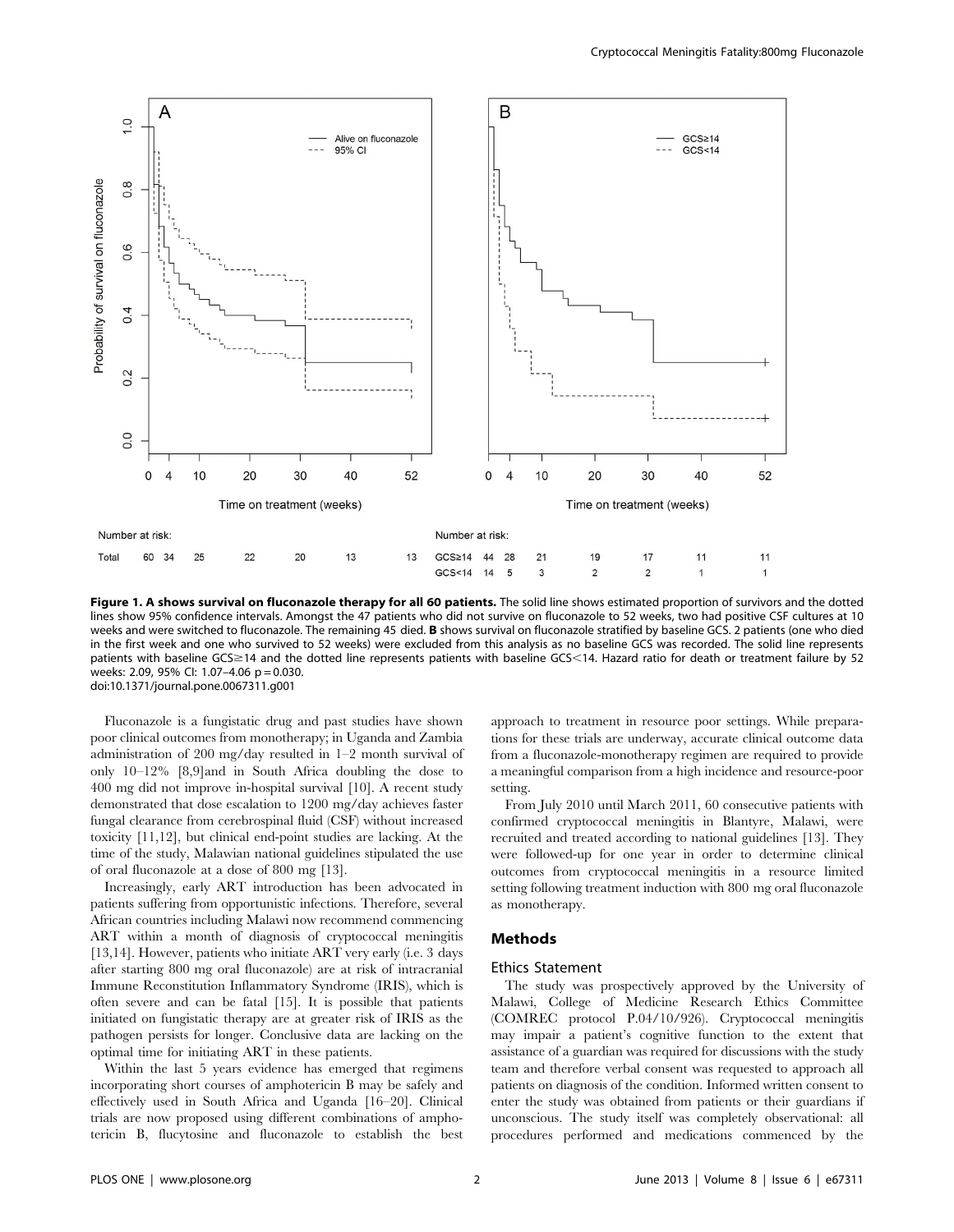Table 1. Baseline factors associated with treatment outcome by 4 weeks.

| l Variable                                                            | Total $n = 60$ | <b>Failed Treatment</b><br>$^1$ n = 26 | Survived $n = 34$ | Hazard ratio (for death) |                |         |
|-----------------------------------------------------------------------|----------------|----------------------------------------|-------------------|--------------------------|----------------|---------|
|                                                                       |                |                                        |                   | <b>Hazard ratio</b>      | 95% CI         | p-value |
| Demographics and clinical presentation                                |                |                                        |                   |                          |                |         |
| Age, years (median, IQR)                                              | 32 (29-39)     | $35(28-40)$                            | 31 (29-37)        | 1.03                     | $0.98 - 1.07$  | 0.286   |
| Male sex (n, %)                                                       | 33 (55)        | 14 (54)                                | 19 (56)           | 0.91                     | $0.42 - 1.96$  | 0.802   |
| Headache duration, days (median, IQR)                                 | $14(5-30)$     | $14(4-30)$                             | $17.5(7-30)$      | 1.00                     | $0.99 - 1.02$  | 0.707   |
| Fever - temperature > 37.5°C (n, %)                                   | 21(37)         | 12(52)                                 | 9(27)             | 2.27                     | $1.00 - 5.15$  | 0.050   |
| Cranial nerve palsy or localising neurological<br>signs $(n, %)$      | 5(10)          | 2(8)                                   | 3(9)              | 1.06                     | $0.25 - 4.48$  | 0.938   |
| Overall neurological function                                         |                |                                        |                   |                          |                |         |
| Baseline GCS <14 (n, $\%$ ) <sup>2</sup>                              | 14 (24)        | 9(36)                                  | 5(15)             | 2.27                     | $0.99 - 5.11$  | 0.051   |
| Modified Rankin Score (mRS) > 3/5 (n, %)                              | 24 (40)        | 16(62)                                 | 8(24)             | 3.00                     | $1.36 - 6.63$  | 0.007   |
| Abbreviated Mental Test Score (AMTS) <8/10<br>$(n, %)$ <sup>3</sup>   | 13(30)         | 8(57)                                  | 5(17)             | 3.97                     | $1.37 - 11.50$ | 0.010   |
| <b>HIV Parameters</b>                                                 |                |                                        |                   |                          |                |         |
| On ART at baseline (n, %) <sup>4</sup>                                | 13 (36)        | 6(38)                                  | 7(35)             | 1.21                     | $0.44 - 3.34$  | 0.709   |
| <b>CSF</b> parameters                                                 |                |                                        |                   |                          |                |         |
| $\geq$ 5 White cells/mm <sup>3</sup> in CSF (n, %)                    | 44(76)         | 20(77)                                 | 25(76)            | 1.18                     | $0.46 - 0.72$  | 0.724   |
| White cell count in CSF (median cells/mm <sup>3</sup> , IQR)20 (5-74) |                | $18(10-73)$                            | $29(4-72)$        | 1.00                     | $1.00 - 1.00$  | 0.787   |
| CSF glucose below <2.2 mmol/l (n, %) <sup>5</sup>                     | 27(61.4)       | 14 (78)                                | 13 (50)           | 3.13                     | $1.03 - 9.53$  | 0.045   |
| CSF protein $>$ 0.4 g/L (n, %) <sup>6</sup>                           | 39 (84.8)      | 16 (80)                                | 23 (89)           | 0.71                     | $0.24 - 2.14$  | 0.546   |
| CSF India Ink stain positive (n, %)                                   | 36(61)         | 16(61)                                 | 20(61)            | 1.02                     | $0.46 - 2.24$  | 0.966   |

<sup>1</sup>All treatment failures in the first 4 weeks died.

<sup>2</sup>Baseline GCS known for 58 patients (25 failed, 33 survived).

<sup>3</sup>Baseline AMTS performed on 44 patients (14 failed, 30 survived).

 $4$ ART status known for 36 patients (n = 16 failed, n = 20 survived).

<sup>5</sup>CSF glucose result available from 44 patients (18 failed, 26 survived).

<sup>6</sup>CSF protein results available from 46 patients (20 failed, 26 survived).

doi:10.1371/journal.pone.0067311.t001

authors were consistent with their roles as attending physicians within the hospital. National and local guidelines and protocols for the management of cryptococcal meningitis and HIV were strictly adhered to by the study team in the routine care of the patients.

#### Setting

Queen Elizabeth Central Hospital (QECH) is a 1,500 bed hospital in Blantyre, Malawi. It serves a population of approximately 1 million in the Blantyre District and takes tertiary referrals from further afield. Inpatient prevalence of HIV has been estimated at 70% amongst adult patients [21]. Since 2000, the Malawi Liverpool Wellcome Trust Clinical Research Programme (MLW) has offered a routine, quality controlled, diagnostic microbiology service for samples of cerebrospinal fluid (CSF) taken from adults and children presenting with clinical features suggestive of meningitis.

## Recruitment and Clinical Assessment

Patients were eligible for recruitment if they received a first microbiological diagnosis of cryptococcal meningitis following either positive India-Ink microscopy or positive culture of CSF. Malawian national guidelines for the treatment of Cryptococcal meningitis were followed; treatment was initiated with oral fluconazole 800 mg once daily (od) for 2 weeks, followed by 400 mg od for 6 weeks, then secondary prophylaxis with 200 mg od indefinitely [13].

Baseline demographic and clinical data were recorded including presence of fever (body temperature  $>37.5^{\circ}C$ ) and cranial nerve palsies or focal neurological signs. Prior use of ART and CD4 count at baseline were noted. Three aspects of overall neurological function were assessed; consciousness by Glasgow Coma Score (GCS), physical disability by modified Rankin Score (mRS) and cognition by Abbreviated Mental Test Score (AMTS). mRS is a 6 point scale  $(0 = No$  symptoms,  $1 = No$  significant disability,  $2 =$ Minor disability,  $3 =$ Moderate disability,  $4 =$ Moderate-severe disability, 5 = Severe disability/bed-ridden), which has previously been used in Malawi for stroke patients [22]. AMTS is the sum of correct responses to 10 standard questions [23], adapted for Malawi by changing ''When did World War I begin?'' to ''When did Malawi attain independence?'' and replacing ''Name the current UK monarch'' with ''Name the current Malawian president''. AMTS has not been validated in Malawi and results may be subject to bias by cultural background and educational attainment [24], however there was no better method of assessing cognition available.

It was not possible to measure CSF pressure and LPs were only repeated if patients developed clinical features of raised intracranial pressure.

Patients were reviewed 4, 10 and 52 weeks after initiation of fluconazole, and encouraged to contact the study team at any time if clinical deterioration occurred. ART was commenced 4 weeks into fluconazole therapy. The study team ensured continuous access to fluconazole and ART.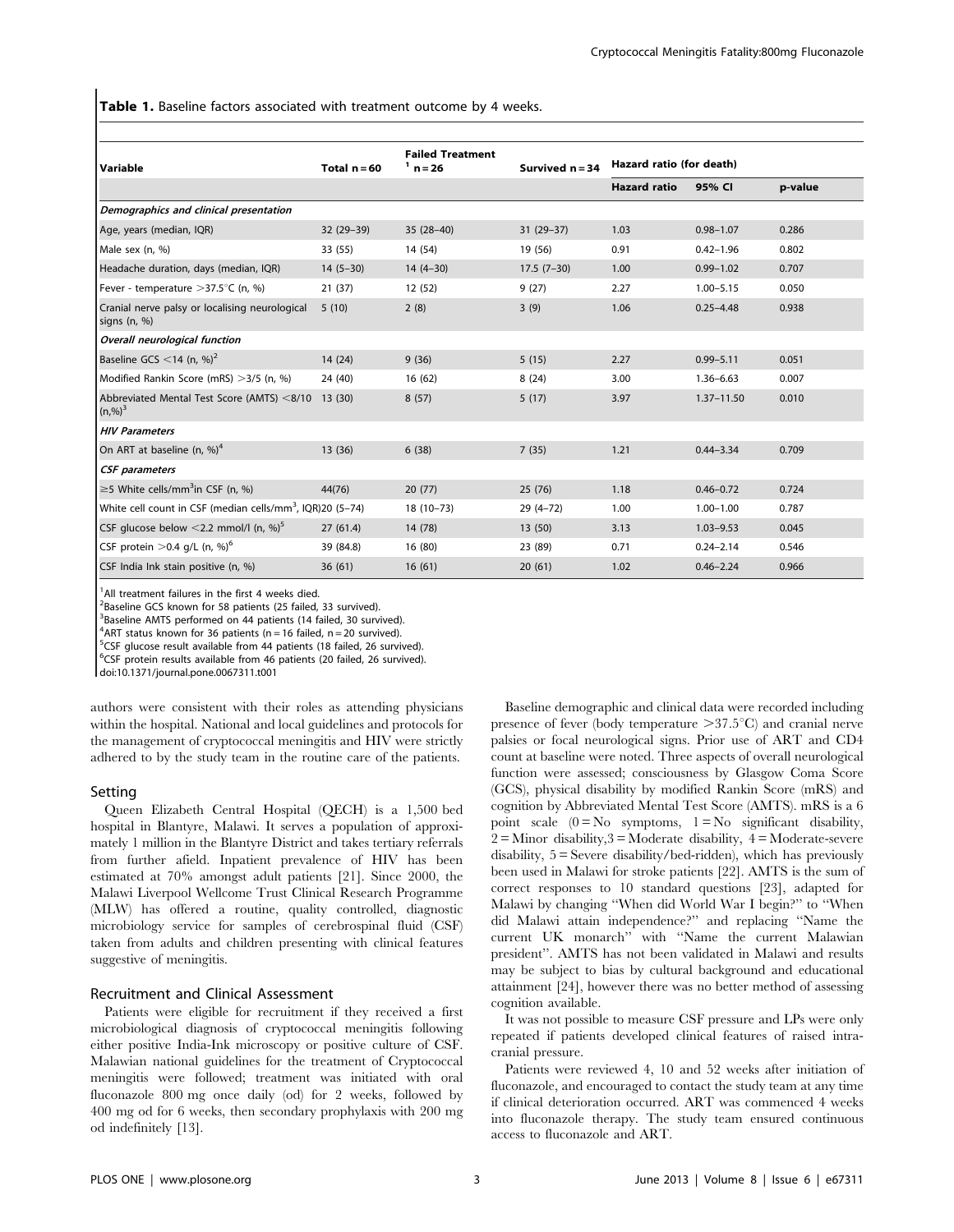Table 2. Baseline factors associated with treatment outcome by 10 and 52 weeks.

| Variable                                                               | Treatment outcomes by 10 weeks<br>Hazard ratio (for death or failure) |                 |         | Treatment outcomes by 52 weeks<br>Hazard ratio (for death or failure) |                 |         |  |
|------------------------------------------------------------------------|-----------------------------------------------------------------------|-----------------|---------|-----------------------------------------------------------------------|-----------------|---------|--|
|                                                                        | <b>Hazard ratio</b>                                                   | 95% CI          | p-value | <b>Hazard ratio</b>                                                   | 95% CI          | p-value |  |
| Demographics and clinical presentation                                 |                                                                       |                 |         |                                                                       |                 |         |  |
| Age, years (median, IQR)                                               | 1.01                                                                  | $0.96 - 1.05$   | 0.758   | 1.01                                                                  | $0.96 - 1.05$   | 0.803   |  |
| Male sex (n, %)                                                        | 0.69                                                                  | $0.35 - 1.34$   | 0.273   | 0.70                                                                  | $0.39 - 1.29$   | 0.254   |  |
| Headache duration, days (median, IQR)                                  | 1.00                                                                  | $0.99 - 1.01$   | 0.790   | 1.00                                                                  | $0.99 - 1.01$   | 0.528   |  |
| Fever - temperature $>37.5^{\circ}$ C (n, %)                           | 1.47                                                                  | $0.72 - 2.98$   | 0.295   | 1.27                                                                  | $0.66 - 2.41$   | 0.469   |  |
| Cranial nerve palsy or localising neurological signs (n, 0.76<br>$%$ ) |                                                                       | $0.18 - 3.18$   | 0.709   | 1.78                                                                  | $0.62 - 4.94$   | 0.285   |  |
| Overall neurological function                                          |                                                                       |                 |         |                                                                       |                 |         |  |
| Baseline GCS <14                                                       | 2.23                                                                  | $1.08 - 4.62$   | 0.030   | 2.09                                                                  | $1.07 - 4.06$   | 0.030   |  |
| Modified Rankin Score (mRS) > 3/5 > 3/5 (n, %)                         | 2.28                                                                  | $1.17 - 4.47$   | 0.011   | 1.76                                                                  | $0.96 - 3.22$   | 0.068   |  |
| Abbreviated Mental Test Score (AMTS) <8/10                             | 2.96                                                                  | $1.28 - 6.85$   | 0.011   | 2.41                                                                  | $1.12 - 5.19$   | 0.024   |  |
| <b>HIV Parameters</b>                                                  |                                                                       |                 |         |                                                                       |                 |         |  |
| On ART at baseline (n, %)                                              | 1.46                                                                  | $0.62 - 3.42$   | 0.385   | 1.47                                                                  | $0.68 - 3.19$   | 0.326   |  |
| <b>CSF</b> parameters                                                  |                                                                       |                 |         |                                                                       |                 |         |  |
| >5 White cells/ml in CSF (n, %)                                        | 1.05                                                                  | $0.35 - 0.89 -$ | 0.984   | 0.93                                                                  | $0.49 - 1.77 -$ | 0.831   |  |
| White cell count in CSF (cells/mm <sup>3</sup> )                       | 1.00                                                                  | $0.99 - 1.01$   | 0.841   | 0.99                                                                  | $0.99 - 1.00$   | 0.676   |  |
| CSF glucose below <2.2 mmol/l (n, %) <sup>6</sup>                      | 1.81                                                                  | $0.77 - 4.25$   | 0.172   | 1.29                                                                  | $0.63 - 2.62$   | 0.483   |  |
| CSF protein $>0.5$ q/L (n, %)                                          | 0.66                                                                  | $0.25 - 1.78$   | 0.414   | 0.60                                                                  | $0.26 - 1.40$   | 0.239   |  |
| CSF India Ink stain positive (n, %)                                    | 0.82                                                                  | $0.42 - 1.60$   | 0.559   | 0.86                                                                  | $0.47 - 1.56$   | 0.607   |  |

doi:10.1371/journal.pone.0067311.t002

Treatment outcomes were defined as survival or treatment failure (death or therapy changed to amphotericin B following clinical deterioration with persistently positive CSF cultures after one month of fluconazole). This pragmatic approach to refractory cases was necessitated by a limited supply of amphotericin B, a shortage of trained staff to administer the drug and a lack of routine diagnostic biochemistry to monitor side effects.

### Laboratory Methods

All CSF diagnostic testing was performed at MLW. Cell counts were performed using a FastRead (Immune Systems) disposable counting chamber. India-Ink microscopy was performed on all unclotted samples of adequate volume. All samples were cultured on sheep blood and chocolate agar for 48 hours under aerobic and microaerophilic conditions and sub-cultured onto sabouraud agar and urea slopes if they were India-Ink positive or culture yielded yeasts. Bacteria and yeasts were identified using standard methods [25]. Neither cryptococcal antigen testing nor antifungal susceptibility testing was routinely available. Mycobacterial culture of CSF was not performed. The MLW laboratory participates in internationally recognised quality control programmes including NEQAS (UK) and the South African NHLS scheme. Full blood count and CD4 count were performed at the main QECH laboratory.

# **Statistics**

Clinical and microbiological data was stored in a Microsoft Excel file and analysed using ''R'' version 2.12.1. Baseline characteristics and treatment outcomes were reported by simple descriptive statistics. A two-sample Wilcoxon test was used to assess the relationship between baseline CD4 count and prior ART. Kaplan-Meier plots were used to demonstrate survival on fluconazole by 52 weeks. Data from previous studies suggest that deaths within the first month of treatment are directly attributable to cryptococcal meningitis whilst later deaths are multi-factorial [26]. Therefore, analysis of variables associated with poor outcome was done using Cox proportional hazards regression modelling with an end-point of ''time to death'' during the first four weeks. Hazard Ratios (HRs) with 95% confidence intervals (CI) were presented. This analysis was repeated using alternative end-points of ''time to death or treatment failure'' during 10 and 52 weeks of follow-up. In all analyses, a p-value of  $< 0.05$  was considered statistically significant.

## Results

### Baseline Demographic and Clinical Features

Sixty patients with a first episode of cryptococcal meningitis were recruited. Thirty-three (55%) were male and the median age was 32 years (range: 15–62). All patients complained of headache at presentation, with a median duration of 14 days (range: 1–150). 21 (37%) were febrile.

Baseline GCS was  $\leq$ 14 of 15 in 14/58 (24%) patients. mRS was  $>3$  (moderate disability) in 24/60 (40%) patients. 13/44 (30%) patients who completed an AMTS on admission obtained a score of  $\langle 8/10.$  Five (10%) patients had localising neurological signs (two with focal weakness, two with cranial nerve VI palsies and one with both of these abnormalities).

All patients were HIV-infected. Thirty-two had a CD4 count result available, the median result was  $37 \text{cells/}\mu$ l (range: 2–234 cells/ $\mu$ l). Thirteen (22%) patients were on ART at presentation. Their median CD4 count was 55 cells/ $\mu$ l (range: 2–234cells/ $\mu$ l). There was no association between CD4 count and prior ART (two-sample Wilcoxon test,  $p = 0.69$ ).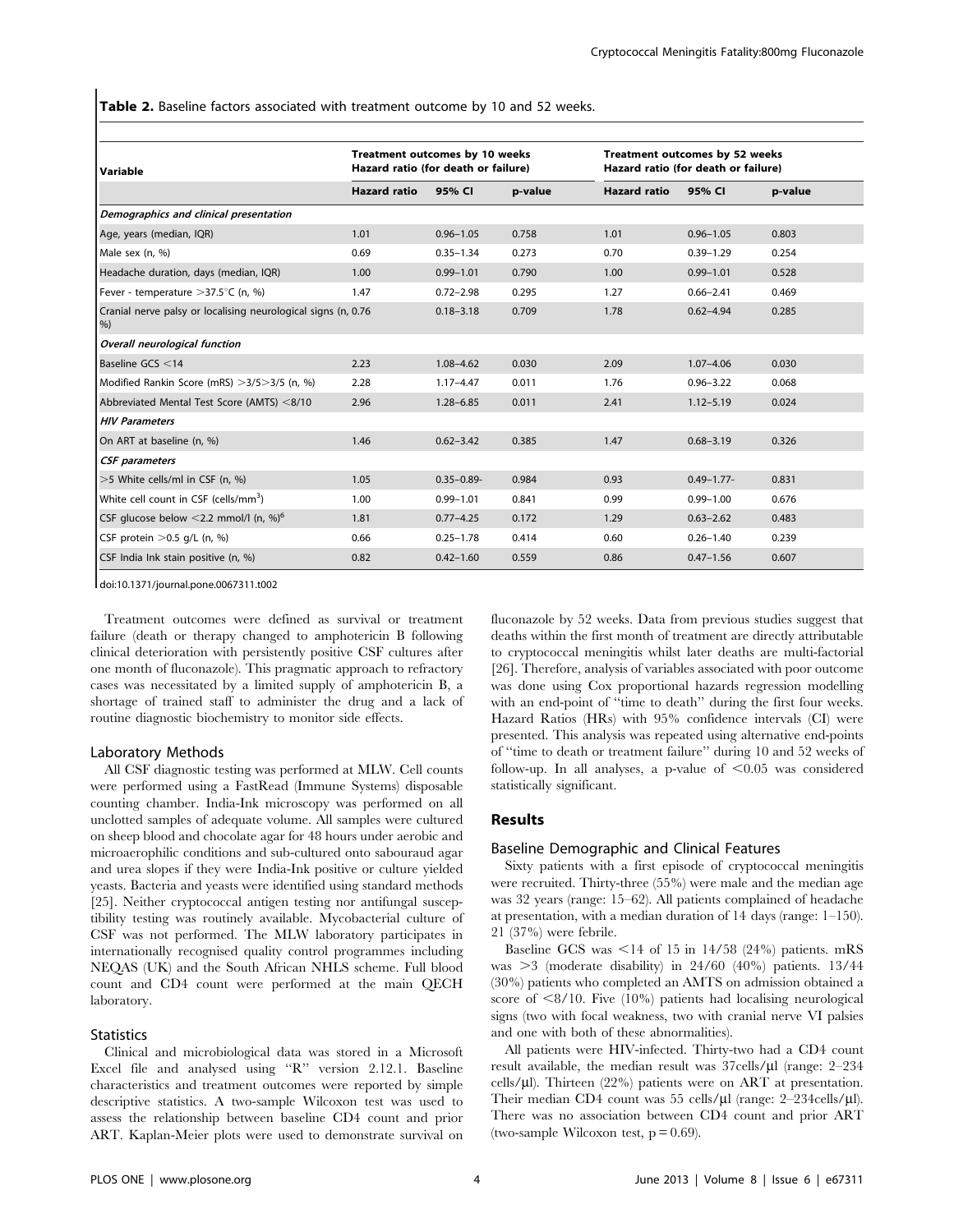# Baseline CSF Characteristics

All 60 patients had evidence of cryptococcal infection in their CSF; 57 (95%) were culture positive and the remaining 3 (5%) had positive microscopy but no culture result available. White cells were seen in the CSF of 45 (75%) patients. The median white cell count was 20 cells/ $\mu$ l (range: 0–520).

Forty-six patients had a documented CSF protein result and 46 a documented CSF glucose. Median CSF protein was 0.78 g/L (range:  $0.23-4.04$ , normal  $0.15-0.40$  g/L) and median CSF glucose was 1.97 mmol/L (range: 0.06–3.65, normal 2.22– 3.88 mmol/L). 39/46 (85%) patients had high CSF protein and 27/44 (61%) had low CSF glucose values.

# Treatment Outcomes

26/60 (43%) patients died in the first 4 weeks. A total of 33 (55%) died by 10 weeks, and a further 2 failed fluconazole monotherapy so were switched to intravenous amphotericin B between weeks 2 and 10. In total, 35/60 (58%) patients had fluconazole treatment failure by 10 weeks.

Between weeks 10 and 52, a further 8 patients died and 4 were lost to follow-up. There were only 13 known survivors one year after presentation. Of these, six were reviewed in person and seven were interviewed by telephone. The six presenting for review were taking both ART and secondary fluconazole prophylaxis. All had good neurological recovery (6 had  $AMTS = 10$ , 5 had mRS = 0, and one had m $RS = 1$ ). In total 43/56 (77%) of patients had failure of treatment of cryptococcal meningitis at one year following treatment induction with 800 mg oral fluconazole. Figure 1a shows that the probability of survival on fluconazole monotherapy for 4 weeks was 55% (95% CI: 44–70%), for 10 weeks was 43% (95% CI: 32–58%) and for one year was 22% (95% CI: 14–36%).

# Baseline Clinical Factors Associated with Treatment Outcome

Table 1 shows univariate analysis of associations between baseline variables and time to death during the first 4 weeks. Of the clinical factors,  $mRS > 3$  (HR: 3.00, 95% CI: 1.36–6.63) and AMTS score <8/10 (HR: 3.97, 95% CI: 1.37–11.50) were associated with shorter survival and there were strong trends towards earlier death with fever (HR: 2.27, 95% CI: 1.00–5.15) and GCS<14 (HR: 2.27 95%CI: 0.99–5.11). Of the laboratory factors, CSF glucose  $\leq$  2.2 mmol/l (HR: 3.13, 95% CI: 1.03–9.53) was associated with earlier death. Multivariate analysis was precluded by a high degree of co-linearity between clinical variables describing overall neurological function (mRS, AMTS and GCS), and the number of missing data-points amongst some laboratory variables.

When the univariate analysis was repeated with end-points of treatment failure by 10 or 52 weeks (Table 2), the importance of low CSF glucose concentration and fever at baseline were lost. However, on 10 week analysis AMTS<8/10 (HR: 2.96, 95%CI: 1.28–6.85), mRS>3 (HR: 2.96, 95%CI: 1.17–4.47) and GCS<14 (HR: 2.23, 95% CI: 1.08–4.62) were significantly associated with shorter survival. On 52 week analysis AMTS<8/10 (HR: 2.41, 95% CI: 1.07-4.06) and GCS<14 (HR: 2.09, 95% CI: 1.07-4.06) remained significant. Figure 1b demonstrates the probability of survival on fluconazole over 52 weeks sub-divided by baseline  $GCS < 14$  or  $>14$ .

Prior ART was not associated with better outcomes. Of the 13 patients on ART at baseline, 9 (69%) had died at 10 weeks and 11 (84%) at one year. As HIV viral loads, quantitative CSF fungal culture and CSF mycobacterial culture were unavailable, it was impossible to distinguish cryptococcal IRIS, HIV treatment failure and other causes of cerebral infection or IRIS.

CD4 counts were unavailable for 28 patients, 11 of who died within the first 4 weeks so were not used in the analysis.

# **Discussion**

Clinical outcomes from cryptococcal meningitis in HIV infected Malawian adults following treatment induction with 800 mg oral fluconazole were poor, with 43% mortality at 4 weeks, 58% treatment failure at 10 weeks and 77% treatment failure at 1 year. These data are consistent with prior studies of fluconazole monotherapy at both lower [8–10] and identical [11] doses in Africa and show only a modest improvement from the pre-ART and pre-fluconazole era. The 58% treatment failure rate at 10 weeks is similar to the 60% (18/30 patients) seen in a smaller cohort from a fluconazole dose response study in Uganda [11]. Malawi has since increased the induction phase dose of fluconazole to 1200 mg, although clinical end-point data from randomised controlled studies using this regimen are unavailable.

The contribution of baseline clinical and laboratory variables to poor outcomes by 4, 10 and 52 weeks was assessed. Although AMTS provides an imperfect assessment of cognitive function, a score of  $\langle 8/10 \rangle$  was associated with earlier death or treatment failure at all time-points. Prior studies have reported similar results [26], suggesting that altered mental status at presentation is a persistently strong prognostic marker. Moderate or severe functional disability (mRS>3) and reduced consciousness (GCS<14), another marker of altered mental status were also associated with shorter survival by early and late time-points of analysis.

Fever (temperature  $>37.5^{\circ}C$ ) and low CSF glucose measurements  $\langle \leq 2.2 \text{ mmol/l} \rangle$  were associated with poor outcomes by 4 weeks but were insignificant by later time-points. This finding is consistent with data suggesting the longer an individual survives, the less likely that subsequent death is due to cryptococcal meningitis [26]. Conversely, patients with impaired cognition, functional disability or reduced consciousness are at prolonged higher risk of poor adherence to medications and late treatment complications such as pressure sores, intercurrent infection and thrombosis. This may explain why baseline neurological deficit remained strongly linked to poor outcome after one year of followup.

The high incidence of altered mental status at baseline suggests that many patients presented with advanced disease. As the study contained no comparator arm, it is impossible to say whether better anti-fungal therapy would have improved outcomes in late presenters with worse neurological deficits. However, it is likely that public health interventions to encourage earlier presentation of patients with symptoms of meningitis will augment optimal antifungal treatments.

CD4 count data were incomplete, however several patients with extremely low CD4 counts survived to one year (median CD4 count amongst 13 long-term survivors: 13 (IQR 4–41) cells/ $\mu$ l). This illustrates the potential for full recovery from cryptococcal meningitis provided an adequate framework is in place to ensure uninterrupted supply of antifungals and timely commencement of ART. Without the intensive follow-up afforded by study participation, mortality in this group may have been higher.

Prior ART was not associated with improved survival and CD4 counts amongst ART-experienced patients were no higher than the rest of the cohort. This may represent initiation of ART during severe immune-suppression (i.e. CD4 count has risen from an unknown nadir) or ART failure. Irrespective, these data reinforce